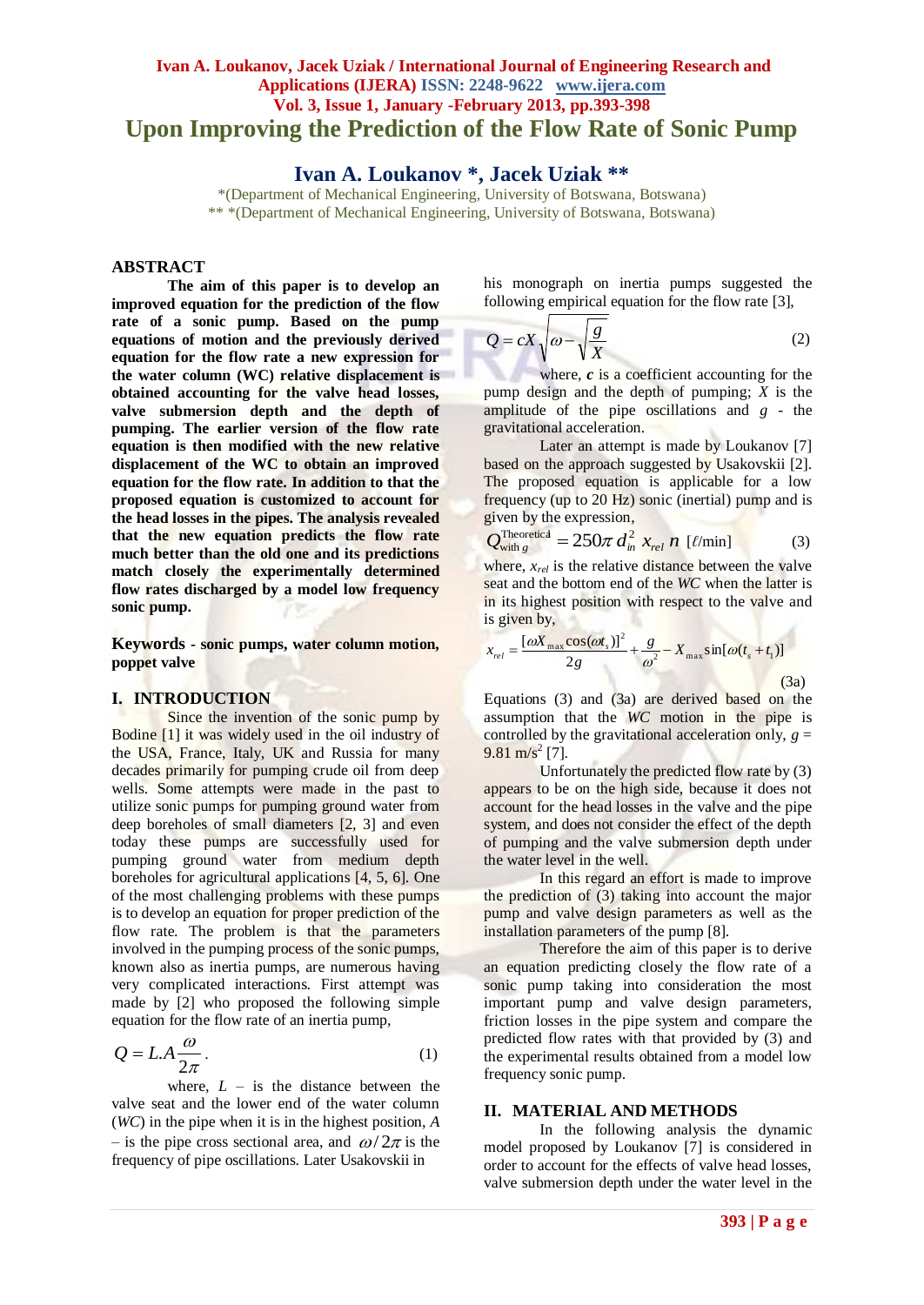well, the depth of pumping and the friction losses in the pipe system on the flow rate of a sonic pump.

Fig. 1 shows the dynamic model of a sonic pump when furnished with a single spring-loaded poppet valve. The model is one degree-of-freedom oscillating system and for the ease of the analysis it is assumed that both the pipe and the water column (*WC*) in the pipe are solid bodies. As a result of that the compressibility of *WC* and the elastic properties of the pipes are ignored. Due to the fact that the pipes, the valve and the shaker are connected together they undergo the same displacement, velocity and acceleration. The total mass of the oscillating system - *M* consists of masses of the shaker, pipes, foot valve and that of the *WC* in the pipes. In Fig. 1 *x*(*t*) denotes the absolute displacement of the oscillating system of mass *M*, [kg],  $H$  is the depth of pumping, [m], and  $h_s$  is the depth of valve submersion under the water level in the well, [m].



Figure 1. Dynamic model of sonic pump: 1 mechanical shaker with unbalance *me*, rotating at an angular speed *n* [rev/min] or  $\omega$  [rad/s], 2 - spring suspension system of stiffness *k* [N/m] and damping *c* [N.s/m], 3 - *WC* enclosed in the pipes, 4 - A series of connected pipes, 5 - one way spring-loaded poppet valve, 6 - borehole and the aquifer.

The equations governing the resonance vibrations of the pipe (valve) for a period of oscillation are,

$$
x_p(t) = X_{\text{max}} \sin \omega t,
$$
  
\n
$$
v_p(t) = \omega X_{\text{max}} \cos \omega t = V_{\text{max}} \cos \omega t
$$
 (4)  
\n
$$
a_p(t) = -\omega^2 X_{\text{max}} \sin \omega t = -a_{\text{max}} \sin \omega t
$$

where,

 $\omega$  is the angular frequency of the system, [rad/s]

$$
X_{\text{max}} = \frac{me}{2M\varsigma\sqrt{1-\varsigma^2}}, \text{ [m]} \tag{4a}
$$

is the resonance amplitude of the pipe (valve) and,

$$
\varsigma = \frac{\delta}{\sqrt{4\pi^2 + \delta^2}} \qquad (4b)
$$

is the damping factor of the oscillating system obtained through the logarithmic decrement of the free damped vibrations of the system [7].

The equations governing the absolute and independent motion of the *WC* taking place inside the pipe after separating from the valve are found to be,

$$
x_{wc}(t) = -\frac{g_1 t^2}{2} + (V_{\text{max}} \cos \omega t_s)t + \frac{g}{\omega^2}
$$
  

$$
v_{wc}(t) = -g_1 t + (V_{\text{max}} \cos \omega t_s)
$$
 (5)  

$$
a_{wc}(t) = -g_1
$$

The parameters involved in (5) are as follows:

$$
g_1 = g \left( 1 + \frac{h_v - h_s}{H} \right), \, [\text{m/s}^2] \tag{6}
$$

is the *WC* retardation during the motion in the pipe, being mainly dependent upon the valve head losses  $h_v$ , valve submersion depth  $h_s$ , and the depth of pumping *H.* Where *g* is the gravitational acceleration  $g=9.806 \text{ m/s}^2$  as mentioned above.

The parameter  $t_s$  involved in  $(5)$  is the time taken by the pipe (valve) to move from equilibrium position to the point of separation when motion takes place in Phase 1 [7],

$$
t_s = \frac{1}{\omega} \sin^{-1} \left( \frac{g}{a_{\text{max}}} \right), \text{ [s]}
$$
 (7)

The modification of (3) requires determining a new expression for the relative distance between the bottom end of the *WC,* when it is in the top dead position (*TDP*), and the valve seat, further designated as  $x_{rel}^{wc}$ . It is obtained from (5), and hence accounts for the parameters involved in (6). After substituting the new expression for  $x_{rel}^{wc}$ 

in (3) the equation for the improved flow rate of the pump is obtained.

The new equation predicting the flow rate of a sonic pump is then presented in the following form as,

$$
Q_{\text{with } g_1}^{\text{Theoretical}} = 250\pi \, d_{in}^2 \, x_{rel}^{\text{wc}} \, n \, , \, [\ell/\text{min}] \tag{8}
$$
\n
$$
\text{where,}
$$

 $d_{in}$  - is the valve inlet diameter, assumed to be equal to the pipe internal diameter, [m];

 $x_{rel}^{wc}$  - is the relative distance between the valve seat and the bottom end of *WC* when the *WC* is in the top dead position [m], and

*n* - is the shaker speed of rotation, [rev/min].

The proposed expression for the *WC* relative displacement is based on (3a) but the terms involved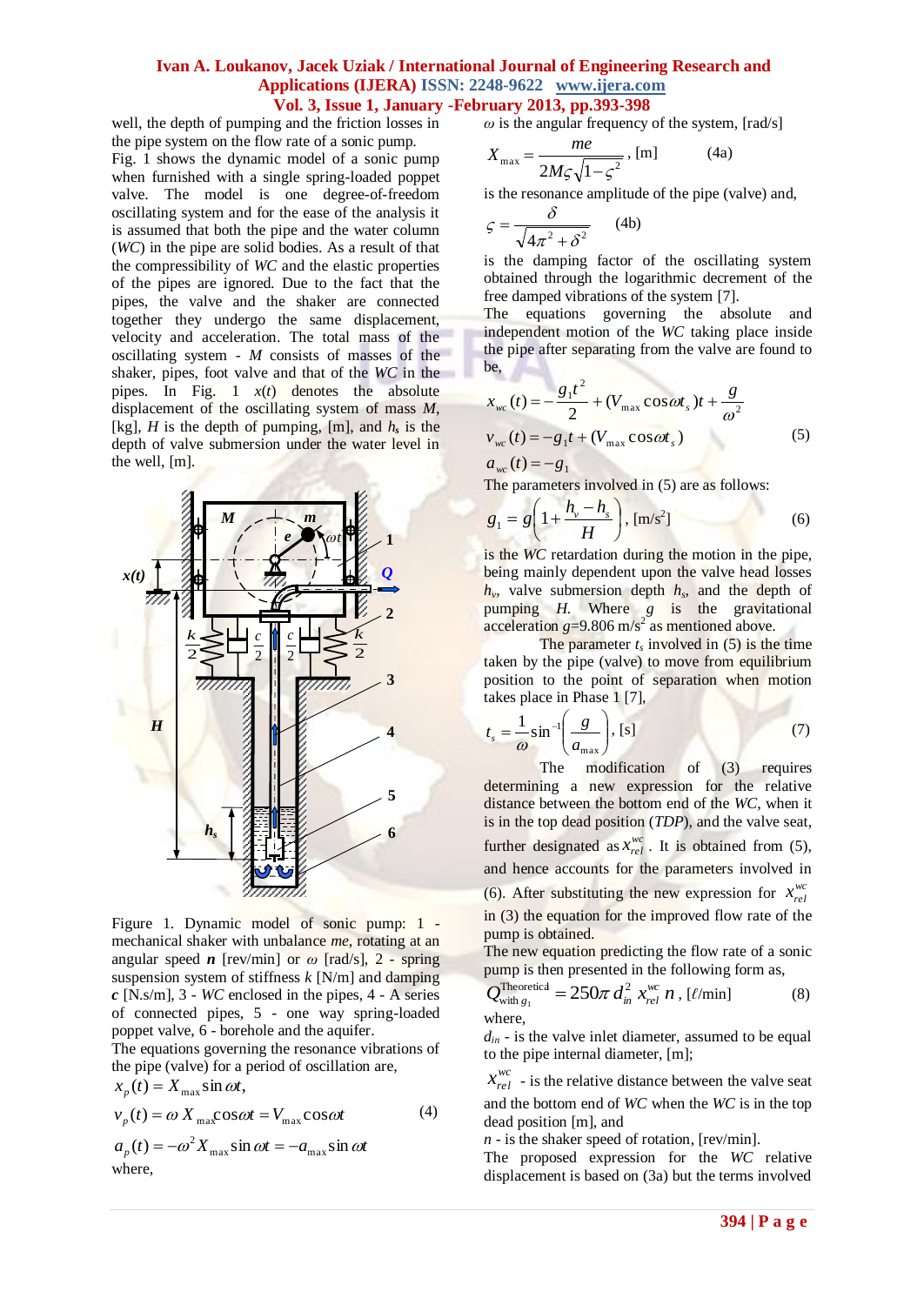are obtained from (5) hence accounting for the *WC* retardation given by (6), where  $g_1 \neq g$ . This is contrary to (3a) which is derived on the assumption that *WC* retardation is due to the gravitational acceleration  $a_{wc} = -g$  only.

In this regard the new *WC* relative displacement is defined as per Loukanov [7] in the form,

$$
x_{rel}^{wc} = h_{\text{max}} - x_p(t_s + t_1) \text{ [m]}
$$
 (9)

Now the *WC* maximum height *hmax* is obtained from (5) for the following end conditions being used:

At 
$$
t = t_1
$$
,  $V_{wc}(t_1) = 0$  and  $x_{wc}(t_1) = h_{max}$ 

Upon substitution in the first expression of (5) and rearranging terms yields,

$$
h_{\max} = x_{\text{wc}}(t_1) = \frac{[\omega X_{\max} \cos(\omega t_s)]^2}{2g_1} + \frac{g}{\omega^2}, \text{ [m]} (10)
$$

where,

 $h_{max}$  is measured from the equilibrium position of the oscillating system to the top dead position (*TDP*) of the *WC*, the retardation  $g<sub>I</sub>$  of the *WC* is given by (6) and the separating time  $t_s$  by (7).

The time variable  $t_I$  used in deriving (10) is obtained from the second term of (5) when the *WC* is at the *TDP* where the *WC* velocity nullifies  $v_{wc}(t_1) = 0$ ,

that is,  $-g_1 t + (V_{\text{max}} \cos \omega t_s) = 0$ . From where considering  $V_{\text{max}} = \omega X_{\text{max}}$  one gets, 1 *g*  $\mathbf{v}_1 = \frac{\boldsymbol{\omega} \mathbf{x}_{\text{max}}}{\mathbf{v}_1}$  $t_1 = \frac{\omega X_{\text{max}} \cos(\omega t_s)}{s}$  [s] (11)

After that the corresponding instantaneous position of the pipe (valve) when *WC* is at *TDP* is found to be,

$$
x_p(t_s + t_1) = X_{\text{max}} \sin[\omega(t_s + t_1)], \text{ [m]} \qquad (12)
$$

The sign of (12) changes depending on the phase at which valve is located, being positive when the valve is in Phase 1 and 3 and negative in Phase 4 and 5 [7].

Substituting (10) and (12) into (9) subsequently the new *WC* relative displacement is found,

$$
x_{rel}^{wc} = \frac{\left[\omega X_{\text{max}}\cos(\omega t_s)\right]^2}{2g_1} + \frac{g}{\omega^2} - X_{\text{max}}\sin[\omega(t_s + t_1)]
$$
\n(13)

Upon substitution of (13) into (8) the improved flow rate equation of a sonic pump is obtained. The only losses not taken into account by (8) are the head losses in the pipes. To account for them it would require calculating the resultant dimensionless head loss coefficient  $K^{(R)}$  of the entire pipe system. Therefore one should take into considerations the head losses in the valve, in the straight pipe segments, local losses in reducers, elbows, water meter and other fittings involved in the pipe system. The resultant head loss coefficient is given by [9],

$$
K^{(R)} = \Sigma(k_i) \qquad (14)
$$

where,  $k_i$  is dimensionless head loss coefficient in a particular fitting of the pipe system.

According to Kletzkin [9] to account for the head loss in the pipes the flow rate given by (3) and (8) have to be modified by using (14) as follows,

$$
Q_{\text{with pipe losses}}^{\text{Theoretical}} = \frac{Q_{\text{with g}}^{\text{Theoretical}}}{\sqrt{\sum k_i}} = \frac{250\pi d_m^2 x_{rel} n}{\sqrt{K^{(R)}}}, \, [\ell/\text{min}] \ (15)
$$
\n
$$
Q_{\text{with all losses}}^{\text{Theoretical}} = \frac{Q_{\text{with g}_1}^{\text{Theoretical}}}{\sqrt{\sum k_i}} = \frac{250\pi d_m^2 x_{rel}^{vc} n}{\sqrt{K^{(R)}}}, \, [\ell/\text{min}] \ (16)
$$

Equation (15) accounts for the energy losses in the spring suspension system and the head losses in the pipes, while (16) incorporates all potential losses in the pump system and therefore is believed to predict better and closer the flow rate to that of the pump.

To compare the flow rates predicted by (3) and (8) as well as the corresponding  $(15)$  and  $(16)$  a comprehensive numerical analysis is performed and the results obtained are plotted against the pipe (valve) maximum acceleration.

## **III. RESULTS AND DISCUSSION**

The numerical analysis will follow the same sequence described in the preceding section. Calculations are done for the parameters of a model low frequency sonic pump by using Excel Spreadsheet. The results obtained are presented graphically indicating the variation of the flow rates upon the pipe (valve) maximum acceleration.

The design and installation parameters of the model low frequency sonic pump used in the numerical analysis and the experiments are:

- Total oscillating mass:  $M = 26.3$  kg, slightly varying with the size of valves being used.
- The shaker resonance speeds:  $n_{1.5}$ " = 325 rev/min;  $n_{2}$ " = 322 rev/min;  $n_{3}$ " = 297 rev/min.
- The shaker rotating unbalance:  $me = 0.0351$  [kgm].
- The valve's inlet diameters for the three sizes of valves, mainly the 1.5", 2.0" and 3.0" valves  $d_{in}^{1.5'} = 0.043$  [m],  $d_{in}^{2.0''} = 0.055$  [m], and  $d_{in}^{3''} = 0.080$  [m]
- Valve head loss coefficient  $h_v$ = 0.43 [m] assumed for all the valves, although it varies upon the size.
- Valve's submersion depth under the water level in the well:  $h_s = 0.25$  m for 1.5" and 2.0" valves, and  $h_s = 0.20$  m for the 3.0" valve.
- The depth of pumping H = 1.65 m maintained the same for all sizes of valves by varying the pipe lengths.
- Maximum pipe (valve) resonance accelerations  $a_{\text{max}}^{1.5'} \approx 3.2g; a_{\text{max}}^{2'} \approx 3.0g; a_{\text{max}}^{3''} \approx 2.6g$ .

The values of the individual coefficient of head losses for the fittings used in the model pump are found from [9, 10] as follow: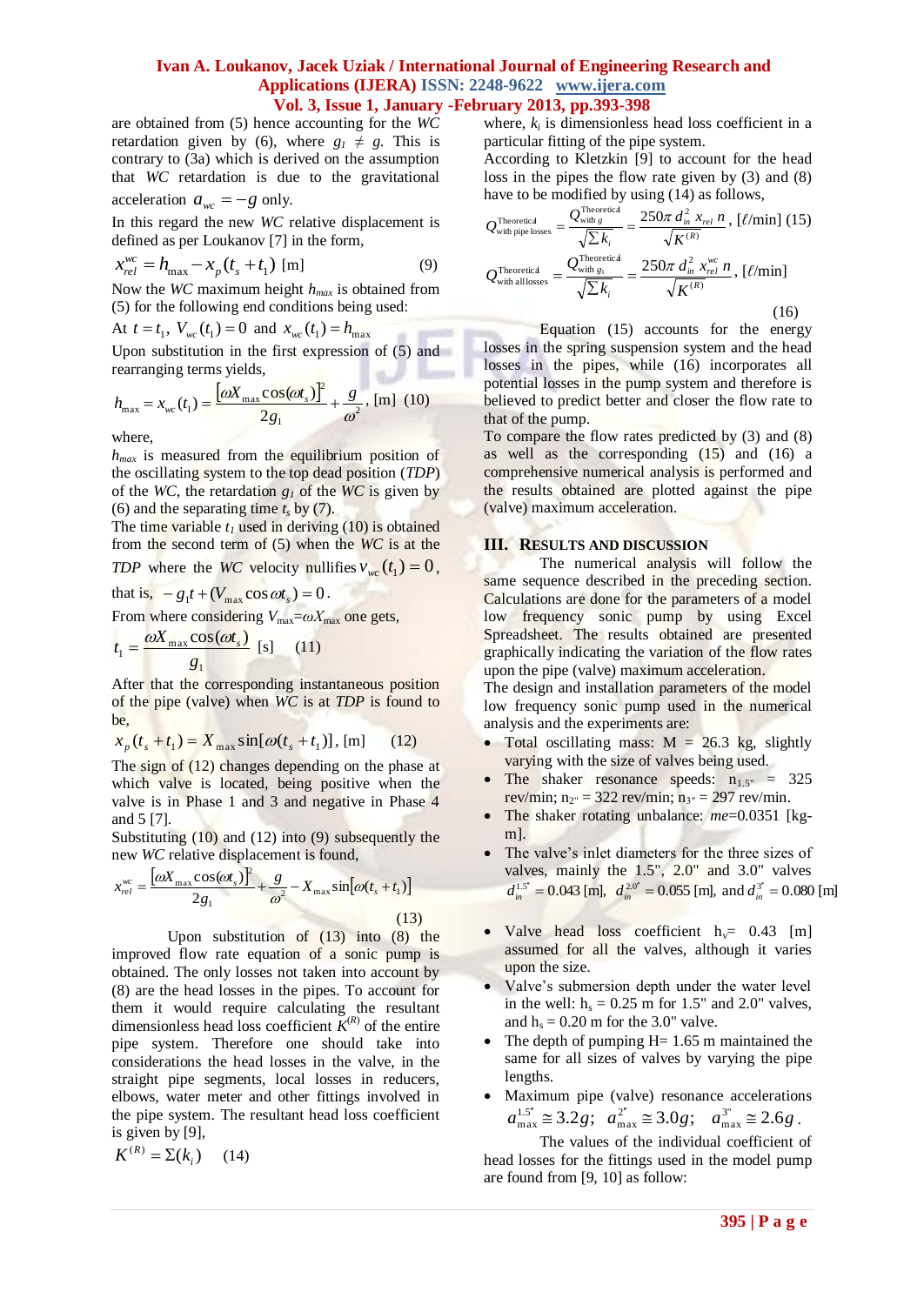For a spring loaded poppet valve  $k_1$ =4.0; for the water meter  $k_2$ =3.5; for a standard 90<sup>°</sup> elbow  $k_3$ =0.9; for two  $90^{\circ}$  reducers  $k_4=2\times0.24=0.48$ ; for a zinc plated steel pipe of length  $l_1=1.2$  m of  $d_{int}=0.021$ m and a plastic hose of length  $l_2$ =4 m and  $d_{int}$  = 0.025 m, both having same *k*=0.025. Thus the combined head loss coefficient for the pipe and hose is

$$
k_5 = \left(\frac{l_1}{d_1} + \frac{l_2}{d_2}\right) k = \left(\frac{1.2}{0.021} + \frac{4}{0.025}\right) 0.025 = 5.43
$$

Therefore the resultant dimensionless head loss coefficient of the entire pipe system is

$$
K^{(R)} = \sum k_i = \sum (4 + 3.5 + 0.9 + 0.48 + 5.43) = 14.31
$$

Or the value of modified head loss  $\sqrt{K^{(R)}}$  to be used in (15) and (16) is  $\sqrt{K^{(R)}} = \sqrt{14.31} \approx 3.78$ . Further the flow rates defined by (3) and (8) are modified as per  $(15)$  and  $(16)$  to get the ultimate flow rates, which will be compared to the experimental ones discharged by a model sonic

pump. The variation of the *WC* retardation *g<sup>1</sup>* for the model pump in terms of valve head loss  $h<sub>v</sub>$  and valve submersion depth  $h_s$ , both varying from 0 to 1m, at a depth of pumping *H*=1.65 m is presented in Fig. 2.

Depending upon the combination of these parameters *WC* may retard faster if  $g<sub>1</sub> > g$  or slowly if  $g_1$ < g, provided that the depth of pumping *H* is relatively small. The above effects depreciate quickly when the depth of pumping is considerably increased and the value of *g<sup>1</sup>* tends to attain at large depths the value of the gravitational acceleration [11].



Figure 2. Retardation of the *WC* of a model pump, at a depth of pumping *H*=1.65 m



Figure 3. Flow rates of 1.5" valve at  $n = 325$ rev/min,

Figs 3, 4 and 5 show the variations of the predicted flow rates estimated from (3) and (8) for the parameters of the model low frequency sonic pump. It is observed that the flow rates predicted by (3) and (8) increase whenever the valve inlet diameter increases, the acceleration increases, and the pump resonance frequency decreases. This is because the *WC* relative displacement is dependent upon the resonance frequency  $x_{rel}^{wc} = f(\omega)$  of the system.

It is also found that the flow rates predicted by (8) are smaller than those obtained from (3). The reason is that the *WC* retardation  $g_l$  of the model pump is larger than the gravitational acceleration *g* used in (3). This is clearly indicated by the reference arrows shown in Fig. 2 pointing out that *WC* retardation is  $g_I = 10.9$  m/s<sup>2</sup> hence larger than  $g = 9.81$  $m/s<sup>2</sup>$ . As a result the *WC* retards faster than the pipes therefore a smaller flow rate results.



Figure 4. Flow rates of 2" valve at  $n = 322$  rev/min,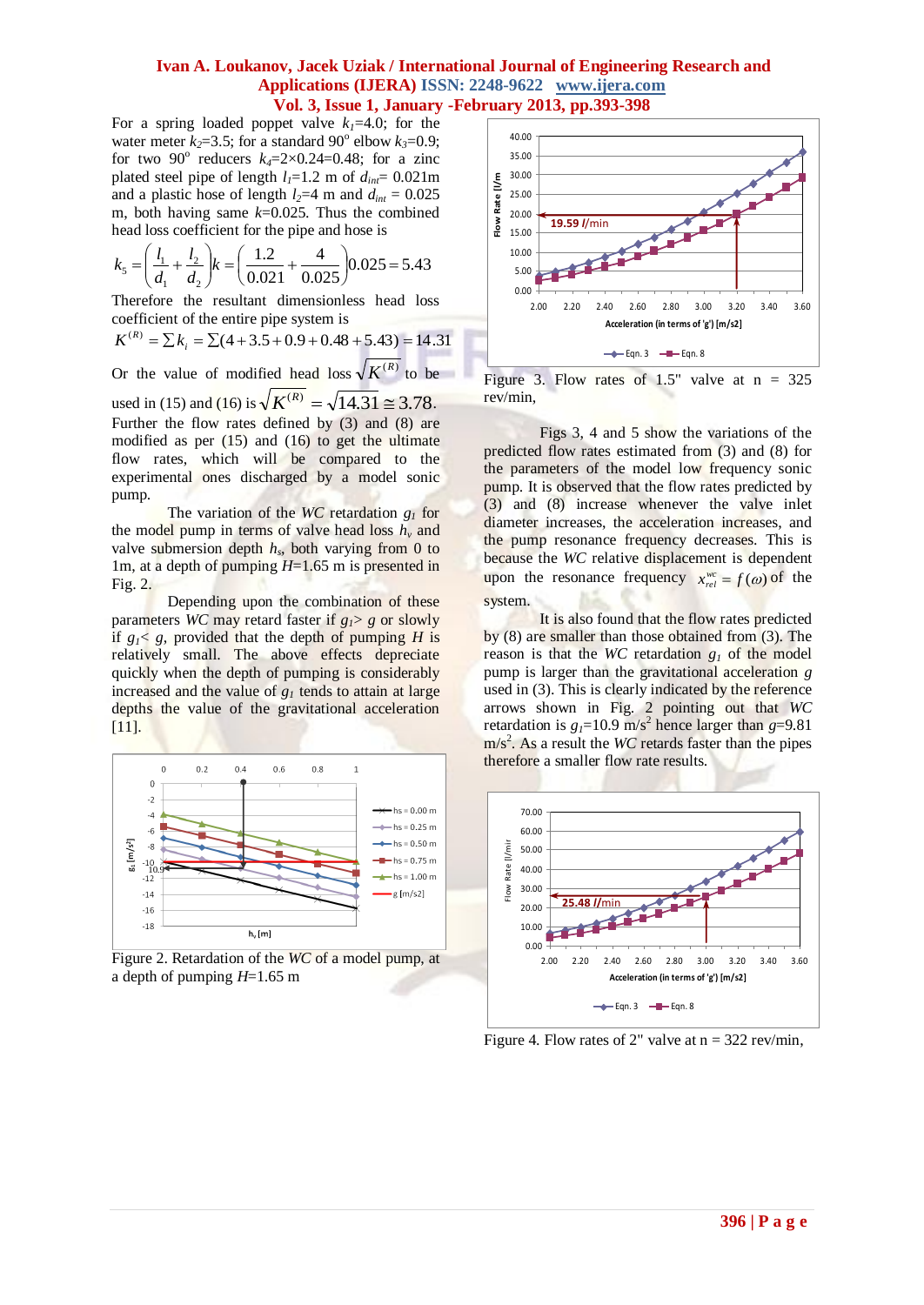

Figure 5. Flow rates of 3" valve at  $n = 297$  rev/min,

The predicted flow rates from (3), (8) and these from the modified (15) and (16) along with the experimental flow rates discharged by a model low frequency sonic pump are listed in Table 1.

It should be noted that the average values of the experimental flow rates listed in Table 1 are based on the average flow rates obtained from three valves of the same size being tested, that is valves No. 1, 2 and valve No. 3.

Table 1. Predicted flow rates versus test results

| <b>Flow rates</b>          | $O$ [ <i>l</i> /min] |               |               |
|----------------------------|----------------------|---------------|---------------|
| Valve size                 | 1.5''                | 2.0''         | 3.0''         |
| Number of valves tested    | 3                    | $\mathcal{R}$ | $\mathcal{R}$ |
| Flow Rates from (3)        | 25.21                | 33.53         | 45.56         |
| Flow Rates from (15)       | 6.67                 | 8.87          | 12.05         |
| % diff. by $(15)$ and test | 26.33                | 50.41         | 48.22         |
| Flow Rates from (8)        | 19.59                | 25.48         | 29.89         |
| Flow Rates from (16)       | 5.18                 | 6.74          | 7.91          |
| % diff. by $(16)$ and test | $-1.33$              | 9.24          | $-2.35$       |
| Average test flow rates    | 5.25                 | 6.17          | 8.13          |

When comparing the flow rates obtained from  $(3)$  and  $(8)$  it is seen that  $(8)$  predicts lesser flow rates than  $(3)$ . This is because  $(8)$  accounts for the *WC* retardation due to the valve head losses and the valve submersion depths, contrary to (3) where the *WC* retardation is due to the gravitational acceleration only and does not account for these effects.

The equations used in Table 1 to calculate the % difference between the flow rates predicted by (15) and (16) respectively, and the experimental (tests) flow rates are as follows:

% diff. by Eq. (15) = (Q  $_{\rm{Eq. (20)}}$  - Q  $_{\rm{Test}}$  )/Q  $_{\rm{Test}}$  )  $\times 100$  % (17)

% diff. by Eq. (16) = 
$$
(Q_{Eq.(21)} - Q_{Test})/Q_{Test} \times 100\%
$$
 (18)

The analysis of the data listed in Table 1 reveilles that the accuracy of predicting the flow rate of the sonic pump by (16) is much better than that of (15). The reason is that (16) accounts for all potential losses in the pump. For the 1.5" and 3" valves the predictions are very close but slightly below the experimentally determined flow rates, while for the 2" valve the prediction is on the high side making a difference of about 9%. The problem is due to the large discrepancies in the individual valve spring constants, valve spring preloads and valve strokes among the three 2" valves being tested [8]. It appears that one of the valves has very low valve spring constant with small spring preload, which delivered lesser flow rate because it allows some backflow of water to the well. These always happen to any valve if the preload is not enough to quickly close the valve and prevent a backflow when the *WC* tends to move towards the valve. The other two valves sizes have relatively low spring constants but somewhat higher preloads that is why they perform better than the 2" valves. As a result a smaller average experimental flow rate is obtained from all 2" valves than it is predicted by (16).

Apparently, in choosing spring loaded poppet valves for sonic pumps a careful selection of the valve's mechanical parameters is required in order to avoid large variations in their performance. Of course 9.24% difference between the predicted and experimental values is usually assumed to be a reasonable discrepancy, so as the experimental flow rates obtained for the 2" valves should not be discarded as being statistically unreliable.

## **IV. CONCLUSION**

Based on the results obtained the following conclusions are drawn:

- Equation (16) predicts accurately the flow rates of the pump for the three valve sizes than (15) as compared to the experimental flow rates discharged by a low frequency sonic pump.
- The average percentage difference between the predicted flow rates by (16) and the experimental ones is about 4.3%, contrary to the results obtained from (15) providing 42.7% difference. This indicates the importance of considering the head losses in the pipe system and their effect on the flow rate, suggesting that they should not be discarded at all.
- On the other hand the flow rates predicted by (3) and (8) and the corresponding modified (15) and (16) always increase whenever:
- The valve inlet diameter increases,
- The maximum acceleration of the system increases,
- The submersion depth of valve below the water level in the well increases, and
- The pump resonance frequency decreases.

If larger flow rate is desired it necessitates that one should increase the valve size, the acceleration, the valve submersion depth and reduce the resonance frequency accordingly. Since the valve inlet diameters are limited by the borehole internal